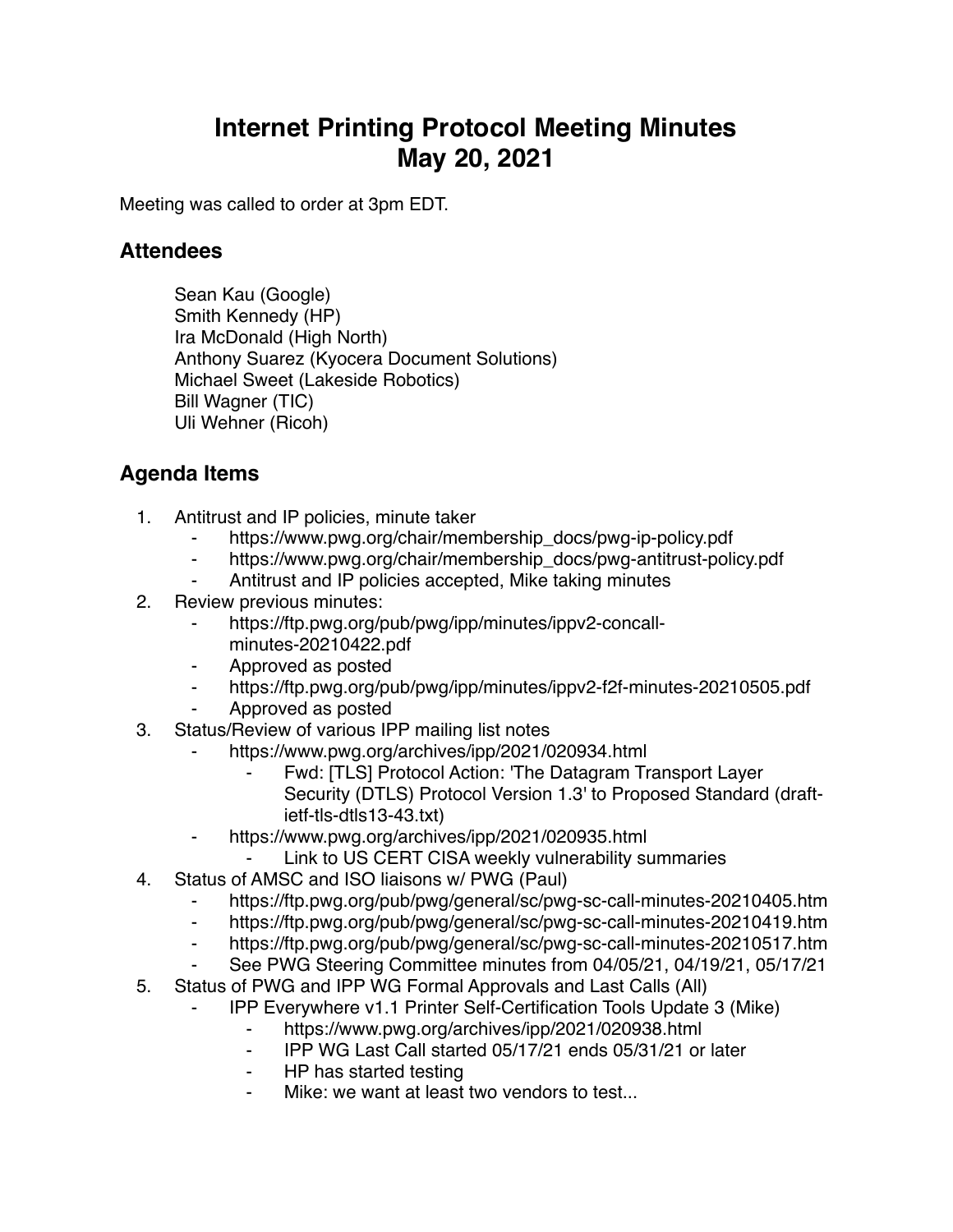- 6. Review of IPP Storage Registration (Mike)
	- ⁃ https://www.pwg.org/archives/ipp/2021/020845.html
	- https://ftp.pwg.org/pub/pwg/ipp/wd/wd-ippstorage10-20210129.pdf
	- ⁃ Content is intended for IPP Enterprise Printing Extensions v2.0 (see below)
	- Table 1:
		- ⁃ Swap keyword and element columns?
		- Mike: MTBF value? Need to check SMART spec again
		- Smith: Drop hrStorageTable row (doesn't map to anything)
		- ⁃ Add notes for failures, hours, mtbf to note why they are recommended (information might not be available/accessible)
	- Consensus is to add this to EPX
- 7. Review of IPP Finishings v3.0 (Smith)
	- https://ftp.pwg.org/pub/pwg/ipp/wd/wd-ippfinishings30-20210412-rev.pdf
	- ⁃ Prototype draft for Major update
	- ⁃ IPP WG review at PWG/OP F2F on 04/08/21
	- Schedule Stable draft in Q3/Q4 2021
	- Section 2.3:
		- ⁃ Line 290: Missing single quote at end (Finishing Location)
	- ⁃ Section 3.1:
		- ⁃ "Based on the following existing specifications:" for the first sentence
		- Update 5100.3 reference to be past tense (defined) and use -2001 suffix to make it an informative reference (new PPX doesn't)
		- "this specification should:" in the following paragraph.
	- Section 5.1.2:
		- ⁃ Add reference to 5100.2, should use "output-bin" to specify a 'stacker' value to get this behavior
	- Section 5.2:
		- Don't repeat "Job Template" or the reference for finishings
		- ⁃ "Job Creation request" (singular)
		- ⁃ Drop "A Client MUST NOT ..."
		- "A Printer MUST accept member attributes in any order."
		- ⁃ "A Client supplies ... to specify that no finishing processes are to be applied." (or something like that)
		- Missing single quote before client-error-attributes-or-values
		- ⁃ Put 'top-left' in single quotes
		- Reword "A Printer MUST reject" sentence A Printer that receives a request with an incomplete "finishigns-col" value can either reject with client-error-xxx or accept with successful-ok-xxx
		- Table 3: system is misspelled for 'left', "Reference Edge Keywords"
	- ⁃ Section 5.2.1: "to apply to a collection of Media Sheets"
	- Section 5.2.1.x: Don't need REQUIRED anymore
	- **Section 5.2.1.1:** 
		- This member attribute specifies the type of baling to perform.
		- ⁃ "Media Sheets are baled ..." instead of using Set notation
	- **Section 5.2.1.2:**